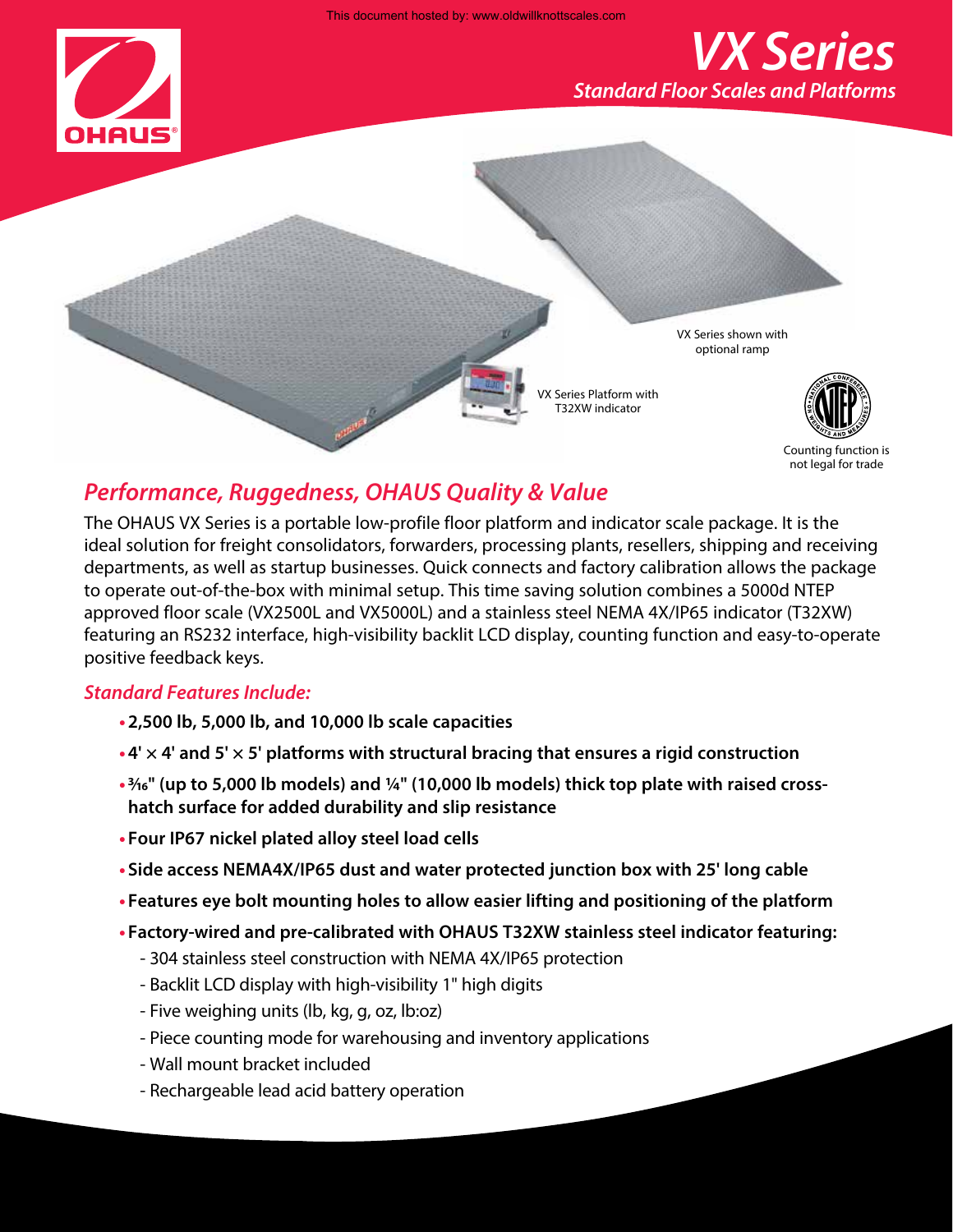# *VX Series Standard Floor Scales and Platforms*

## **VX Series Floor Scales Include The Durable T32XW Indicator**

#### **T32XW Features:**

- **•** Large 1" high digit backlit LCD display quickly displays results in a choice of either lb, or kg, as well as oz, lb:oz or g. lb:oz not available in NTEP certified operation. The power-on unit is selectable, and either one or more units can be turned off for easier use.
- **•** Includes Counting Mode with a minimum Average Piece Weight of 1d, selectable sample sizes, automatic retention of last sample size used and Average Piece Weight. For installations where Counting Mode is not required, the parts counting software can be selected off.
- **•** Built-in bidirectional RS232 interface for printing or connection to PC. Printing intervals can be set to manual (using Print key), continuous, on stable weight, or an interval between 1 second and 60 minutes.
- **•** Geographical gravity correction software allows quick adjustment of calibration to local conditions without need for recalibration of the VX Floor Scale. All VX Floor Scales are factory calibrated in the U.S. and must be set to match local gravity situation.
- **•** Durable membrane switch keypad with dedicated Print, Tare and Function keys for quick and easy operation
- **•** The T32XW can be wall or table mounted using the included wall mount bracket for full tilt adjustment of the indicator.
- **•** Software lockouts of menu operations for setup, readout, mode, unit and print menu options. In NTEP certified operation, certain menu options are automatically locked-out.

## **Indicator Accessories**

## **Options**

| Floor Stand Indicator Kit, Stainless Steel30047154 |  |
|----------------------------------------------------|--|
|                                                    |  |
|                                                    |  |
|                                                    |  |
|                                                    |  |









## **Dimensions**

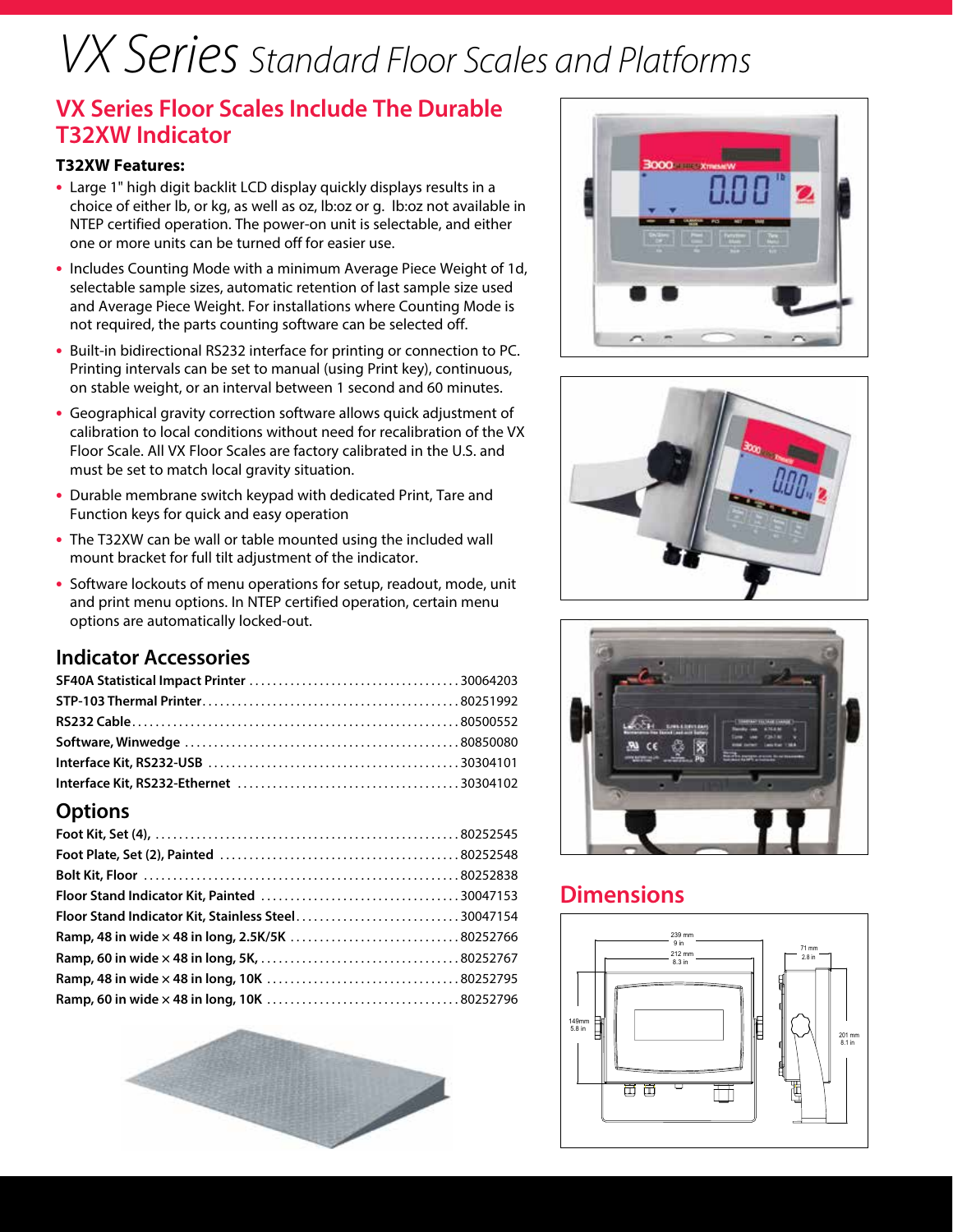## *Standard Features OHAUS VX Series Floor Scales and Platforms*







NEMA 4X/IP65 plastic Side-Access Junction Box with IP67 load cells limits effect of water on base





Features eyebolt (not included) mounting holes on sides (up to 5,000 lb models) or on top (10,000 lb models) to allow easier lifting and positioning